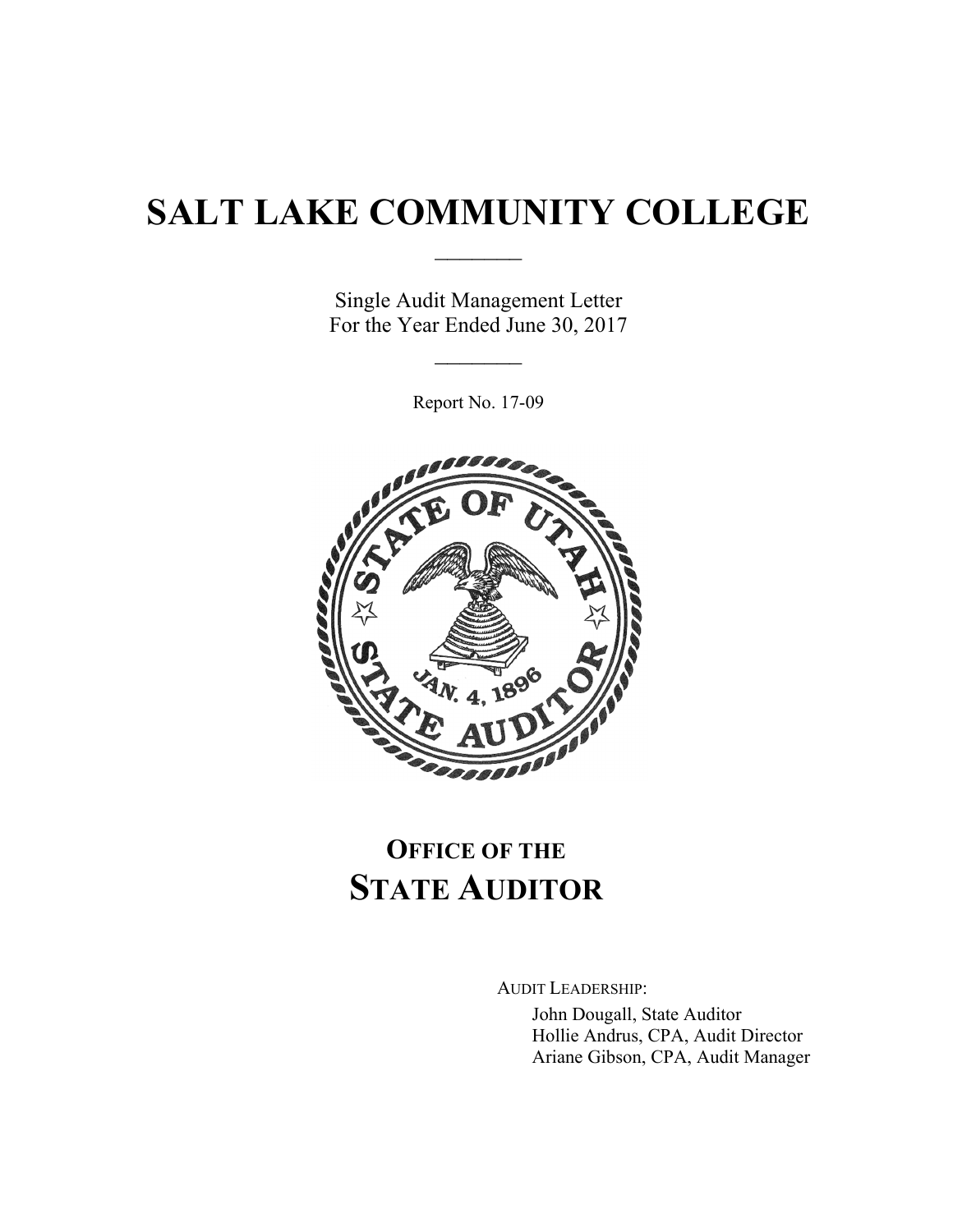## **SALT LAKE COMMUNITY COLLEGE**

**Single Audit Management Letter**  FOR THE YEAR ENDED JUNE 30, 2017

#### TABLE OF CONTENTS

| Page |
|------|
| ___  |

| <b>SINGLE AUDIT MANAGEMENT LETTER</b> |                                                                                                                               |                                   |                               |   |
|---------------------------------------|-------------------------------------------------------------------------------------------------------------------------------|-----------------------------------|-------------------------------|---|
| <b>FINDINGS AND RECOMMENDATIONS:</b>  |                                                                                                                               | <b>Federal Program</b>            | Type/<br><b>Applicability</b> |   |
|                                       | Inadequate Internal Control over Suspension and<br>Debarment                                                                  | Career & Tech<br>Education        | $SD-f$ ; RN- $f$              | 3 |
| 2.                                    | Inadequate Internal Control Over the Inclusion<br>of Federal Program Time Allocations on the<br><b>Personnel Action Forms</b> | Career & Tech<br>Education        | $SD-f$                        |   |
| 3.                                    | Inadequate Control over Reimbursement<br>Requests for CTE Expenditures                                                        | Career & Tech<br>Education        | $SD-f$                        |   |
| SD<br>RN                              | Finding Type:<br>Significant Deficiency of Internal Control<br>Reportable Noncompliance or Illegal Acts                       | Applicable To:<br>Federal Program |                               |   |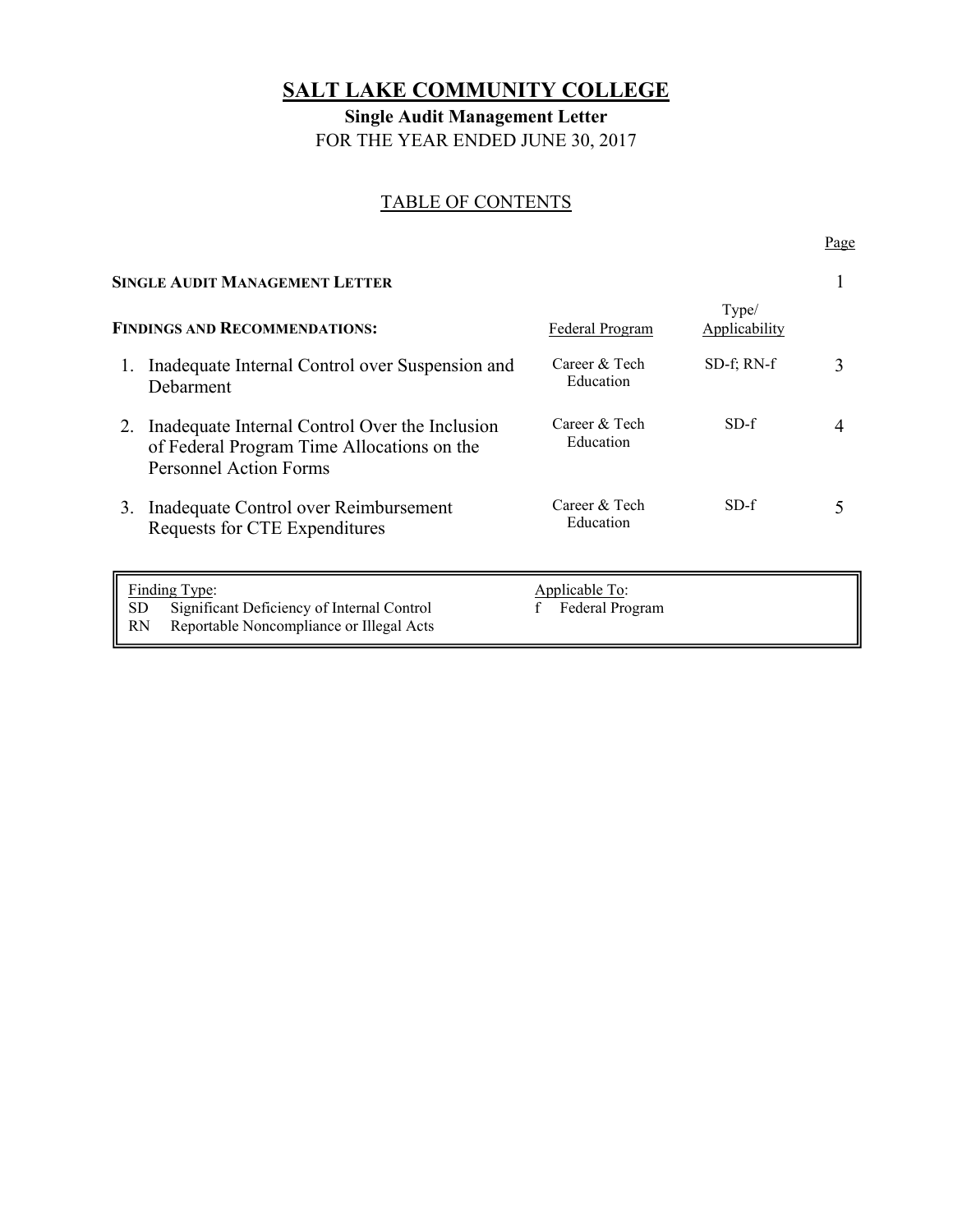

**OFFICE OF THE STATE AUDITOR**

#### **SINGLE AUDIT MANAGEMENT LETTER NO. 17-09**

December 8, 2017

To the Board of Trustees, Audit Committee, and Deneece Huftalin, President Salt Lake Community College

This management letter is issued as a result of the Salt Lake Community College's (College's) portion of the statewide federal compliance audit for the year ended June 30, 2017. Our final report on compliance and internal control over compliance issued to meet the reporting requirements of Title 2 U.S. *Code of Federal Regulations* (CFR) Part 200, *Uniform Administrative Requirements, Cost Principles, and Audit Requirements for Federal Awards* (Uniform Guidance) is issued under separate cover. We tested the Career and Technical Education Program as a major program at the College.

In planning and performing our statewide compliance audit of the program listed above, we considered the College's compliance with the applicable types of compliance requirements as described in the *OMB Compliance Supplement* for the year ended June 30, 2017. We also considered the College's internal control over compliance with the types of requirements described above that could have a direct and material effect on the major program tested in order to determine the auditing procedures that were appropriate in the circumstances for the purpose of expressing an opinion on compliance and to test and report on internal control over compliance in accordance with the Uniform Guidance, but not for the purpose of expressing an opinion on the effectiveness of internal control over compliance. Accordingly, we do not express an opinion on the effectiveness of the College's internal control over compliance.

A *deficiency in internal control over compliance* exists when the design or operation of a control over compliance does not allow management or employees, in the normal course of performing their assigned functions, to prevent or to detect and correct on a timely basis noncompliance with a type of compliance requirement of a federal program. A *material weakness in internal control over compliance* is a deficiency, or a combination of deficiencies, in internal control over compliance, such that there is a reasonable possibility that material noncompliance with a type of compliance requirement of a federal program will not be prevented, or detected and corrected on a timely basis. A *significant deficiency in internal control over compliance* is a deficiency, or a combination of deficiencies, in internal control over compliance that is less severe than a material weakness, yet important enough to merit attention by those charged with governance.

Our consideration of internal control over compliance was for the limited purposes described in the second paragraph and was not designed to identify all deficiencies in internal control over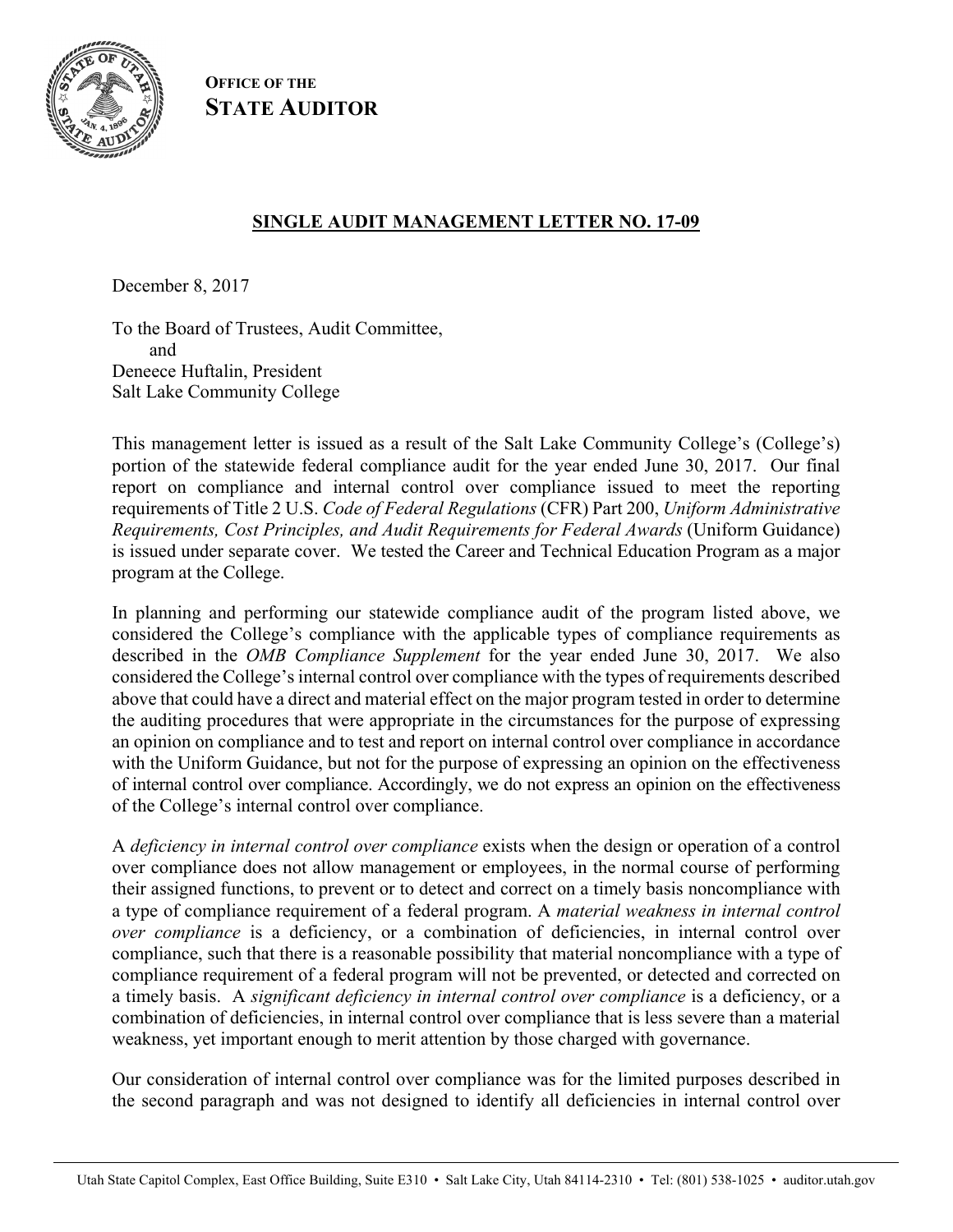compliance that might be material weaknesses or significant deficiencies and therefore, material weaknesses or significant deficiencies may exist that were not identified.

Given these limitations, we did not identify any deficiencies in the College's internal control that we consider to be material weaknesses. However, we consider the deficiencies in internal control over compliance presented in the accompanying schedule of findings and recommendations to be significant deficiencies.

The College's written responses to and Corrective Action Plans for the findings identified in our audit were not subjected to the audit procedures applied in our audit and, accordingly, we express no opinion on them.

The purpose of this communication is solely to describe the scope of our testing of internal control over compliance and the results of that testing. Accordingly, this communication is not suitable for any other purpose.

We appreciate the courtesy and assistance extended to us by the personnel of the College during the course of our audit, and we look forward to a continuing professional relationship. If you have any questions, please contact me.

Sincerely,

Hellie Andrus

Hollie Andrus, CPA Audit Director 801-808-0467 handrus@utah.gov

cc: Dennis Klaus, Vice President of Business Services Dr. Charles Lepper, Vice President of Student Services Eric Weber, Assistant Vice President of Student Enrollment Services Debra Glenn, Controller/Business Manager Cristi Millard, Financial Aid Director Eric Heiser, CTE Director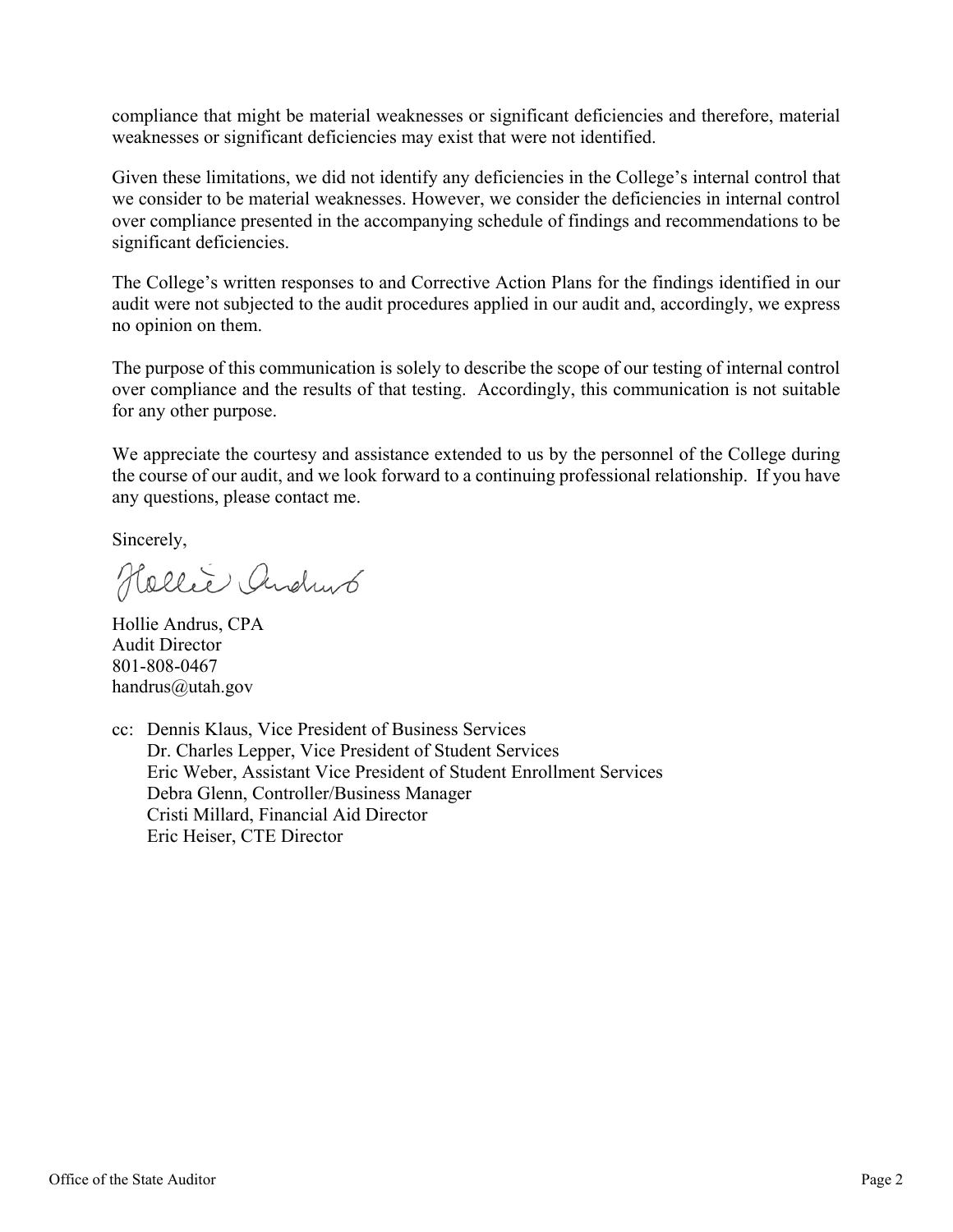### **FINDINGS AND RECOMMENDATIONS**

#### **1. INADEQUATE INTERNAL CONTROL OVER SUSPENSION AND DEBARMENT**

Federal Agency: **Department of Education**  CFDA Number and Title: **84.048 Career and Technical Education**  Federal Award Number: **V048A160044-16A**  Questioned Costs: N/A Pass-through Entity: N/A Prior Year Single Audit Report Finding Number: N/A

Salt Lake Community College (College) has inadequate internal controls over its process for verifying that an entity with which it contracts is not suspended or debarred from receiving federal funds. Per federal regulations (2 CFR 180), the required verification may be accomplished by either 1) checking the Excluded Parties List System (EPLS) maintained by the U.S. Government System for Award Management (SAM), 2) collecting a certification from the entity, or 3) adding a clause or condition to the agreement with the entity. The College's policy is to verify each vendor using the SAM site. In addition, it includes in each purchase order a clause stating that the vendor agrees to the College's Terms and Conditions found at http://www.slcc.edu/, which include the debarment clause. However, for 1 of 3 transactions tested, the College did not have adequate supporting documentation from the SAM site indicating its review of the vendor's suspended/debarred status. This error occurred because the College's buyer did not verify that the accounting technician performed a SAM search prior to approving the purchase order. As a result, noncompliance with federal requirements, potential questioned costs, or loss of future grant funding could occur. We were able to verify by checking SAM that the vendor was not an excluded party; therefore, we have not questioned any costs.

#### **Recommendation:**

**We recommend that the College strengthen internal controls over its process for verifying that vendors have not been suspended or debarred prior to participation in any covered transaction.** 

#### *College's Response:*

*We are in agreement with this finding.* 

#### *Corrective Action Plan:*

*Salt Lake Community College has implemented a dynamic workflow step in its eProcurement software, SLCCBuy, to stop all Federal grant purchasing requisitions from completing before the Excluded Parties List System (EPLS) is checked and verified on the SAM site. The automatic stop will ensure that buyers are aware and cannot progress without verifying the contracting entity is not suspended or debarred from receiving Federal funds. Buyers cannot advance past this automatic control without the technician uploading documentation from SAM.gov confirming that the vendor is not suspended or debarred.*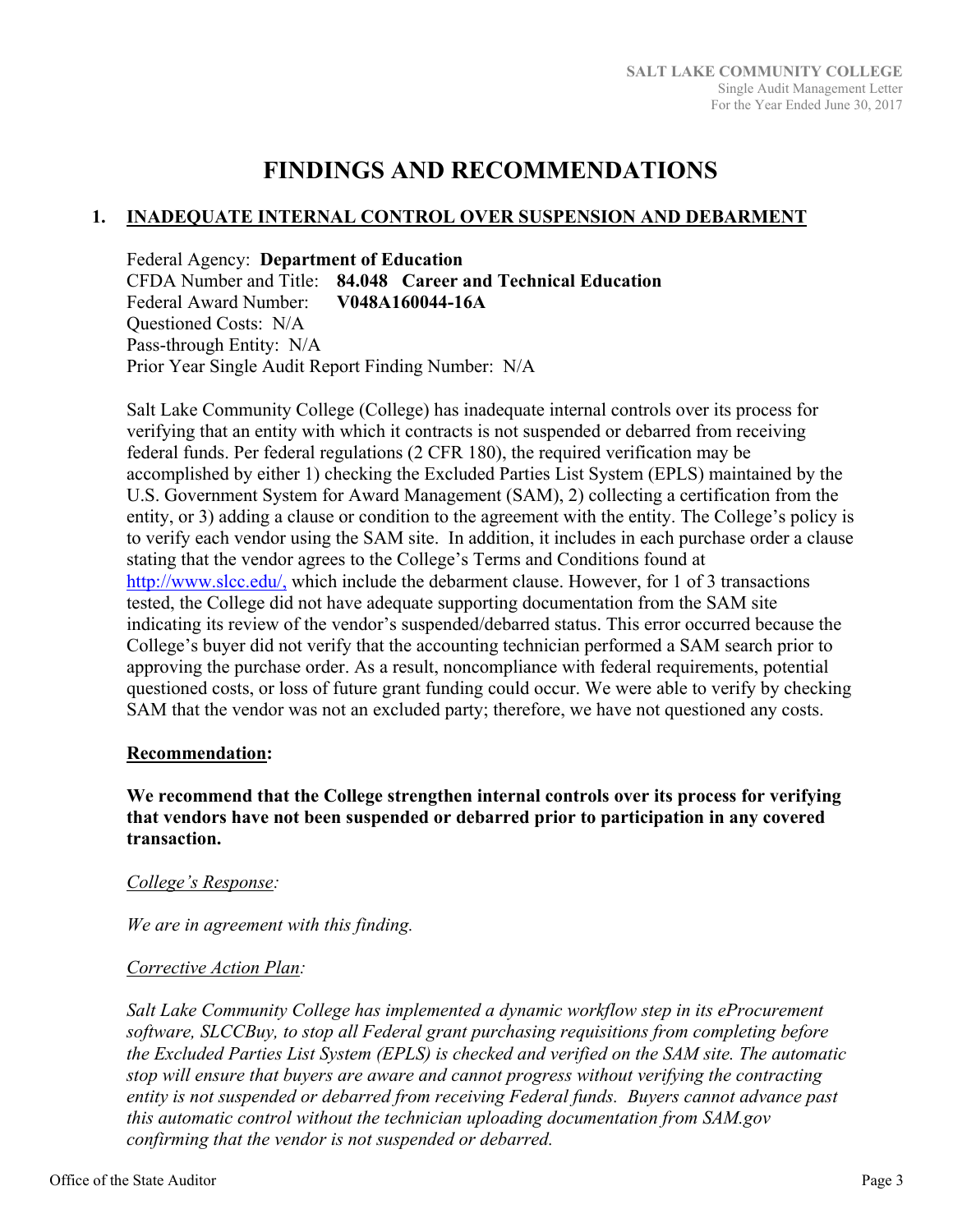*Contact Person: Brandon Thomas, Director of Purchasing, 801-957-4255 Anticipated Correction Date: The College implemented the dynamic workflow control as soon as the issue was identified.* 

#### **2. INADEQUATE INTERNAL CONTROL OVER THE INCLUSION OF FEDERAL PROGRAM TIME ALLOCATIONS ON THE PERSONNEL ACTION FORMS**

Federal Agency: **Department of Education**  CFDA Number and Title: **84.048 Career and Technical Education**  Federal Award Number: **V048A160044-16A**  Questioned Costs: N/A Pass-through Entity: N/A Prior Year Single Audit Report Finding Number: N/A

During our review of payroll expenditures charged to the Career and Technical Education (CTE) Program at the College, we noted that for 2 of the 40 employees tested, the College did not specify on the personnel action forms (PAF) the time allocation for the federal programs on which the employees work prior to charging labor costs to the programs. In accordance with federal regulations (2 CFR Subpart E, Section 200.405), costs should be allocated to the benefitting federal programs. The College's policy is to establish the time allocations and include them on the employee's PAF at the time of hire, position change, or a new assignment. Although these two PAFs did not specify the time allocation, the after-the-fact certifications for both employees properly supported the time allocation for the programs; therefore, we have not questioned any costs.

These errors occurred because the various approvers of the PAFs did not notice the missing information and put their approving signature on the documents. Inadequate controls over establishment and documentation of time allocations could cause payroll expenditures to be incorrectly charged to federal programs, resulting in questioned costs and potential loss of future grant funding.

#### **Recommendation:**

**We recommend that College personnel improve their detailed review of personnel action forms to improve internal controls over the establishment and inclusion of time allocation on the forms.**

#### *College's Response:*

*We are in agreement with this finding.*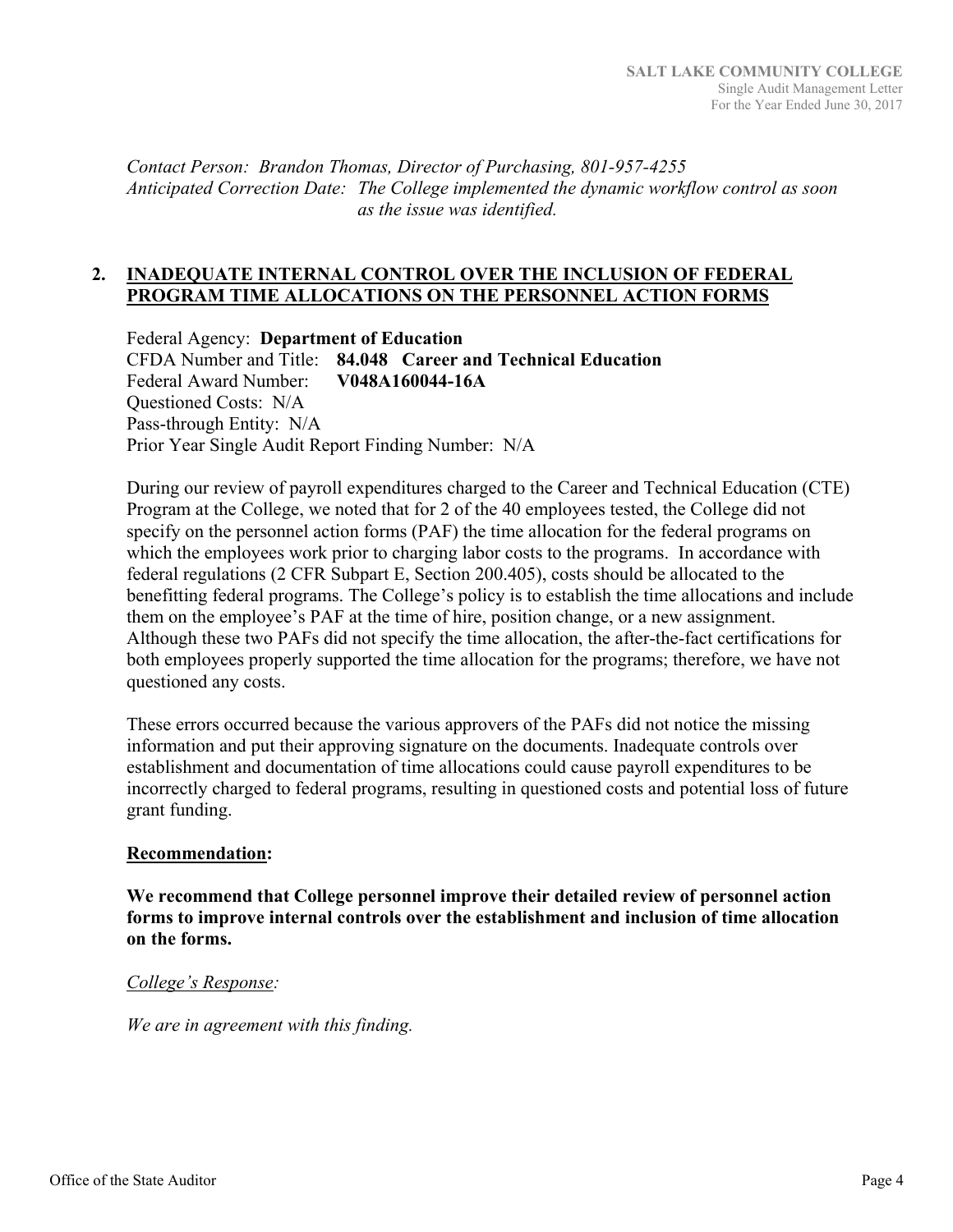#### *Corrective Action Plan:*

*Payroll allocation for grants or any other College funds will not be entered in the Banner Payroll Module without an updated personnel action form (PAF). The grant accountant and payroll staff will collaborate to review all employees paid with grant funds to ensure PAFs are on file and are supportive of payroll allocations. Any new employee that will be paid using grant funds will not have pay allocated to the grant without a supporting PAF. All PAFs will be scanned and electronic copies will be maintained in the College's imaging software system, Nolij. Grant accountants will work with Principle Investigators (PIs) and will train departments on how to properly complete PAFs for submission to Human Resources and Payroll. With the change in staff and turnover at the College, management believes this to be an isolated instance and an opportunity to strengthen controls over payroll allocations.* 

*Contact Person: Annette Lowe, Payroll Manager, 801-957-4051 Anticipated Correction Date: December 31, 2017* 

#### **3. INADEQUATE CONTROL OVER REIMBURSEMENT REQUESTS FOR CTE EXPENDITURES**

Federal Agency: **Department of Education**  CFDA Number and Title: **84.048 Career and Technical Education**  Federal Award Number: **V048A160044-16A**  Questioned Costs: N/A Pass-through Entity: N/A Prior Year Single Audit Report Finding Number: N/A

The College submitted a reimbursement request to the Utah State Board of Education (USBE) for CTE expenditures incurred outside of the subaward period. The fiscal year 2016 CTE subaward initially provided to the College for July 1, 2015 through June 30, 2016 was extended until August 15, 2016. On September 16, 2016, the College submitted its final reimbursement request which included 10 expenditure transactions, totaling \$2,031.55, incurred between August 16–31, 2016. USBE requires all expenditures claimed in a reimbursement request to be incurred within the effective subaward dates. The Accounting Manager and CTE Director did not identify the erroneous charges during their reviews of the reimbursement requests. Because the \$2,031.55 of total costs incurred after the contract period ended is less than \$25,000, we have not questioned any costs. By requesting funds outside of the subaward period, the College could inadvertently cause USBE to inappropriately draw down federal funds in advance or expend funds outside of the period of performance for the federal grant.

#### **Recommendation:**

**We recommend that the appropriate College personnel improve their reviews of the expenditures supporting reimbursement requests to ensure requests are made only for actual expenditures incurred and paid during the subaward period.**